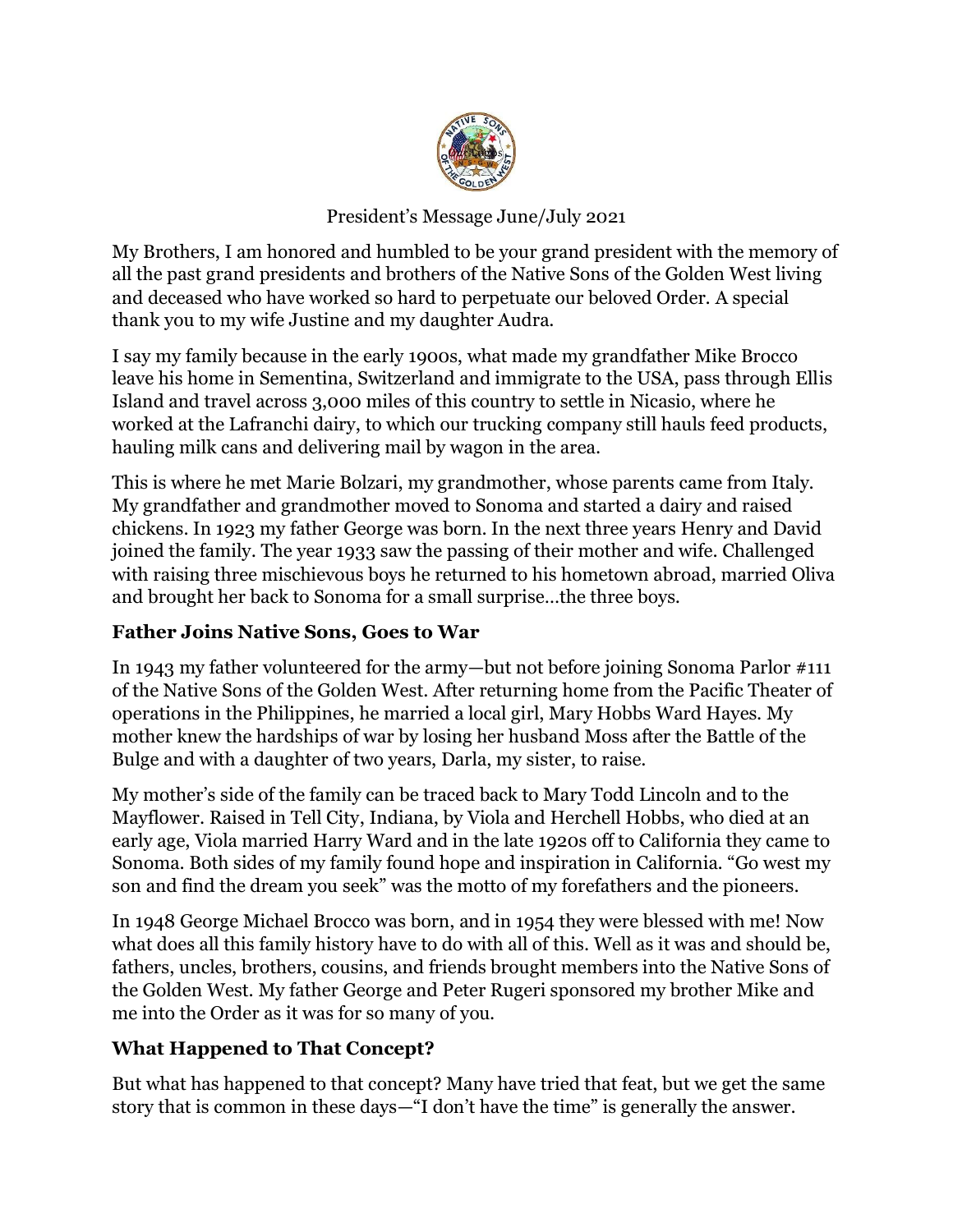Maybe if we tell prospective members of the good times, we all share, doing what we do. You wouldn't be here yourselves if you didn't have any of these fond memories. It saddens me to hear of the loss of brothers who have left the Order because of losing interest, and the politics of these times. I only pray that our lost brothers return, knowing of the good work we have done and the hard work before us.

These times are going to be difficult, but brothers we will move ahead fighting for our pioneer families and the history that made this state what it is today. Good bad or otherwise, the teaching and visual displays are crucial to keep the youth and public informed of the hardships of the early years it took to make this their home of greatness.

If this Order is to survive, we'll all have to resort back to these ways of recruitment if the NSGW is going to grow. Let me tell you, that with all of my drive and love for our Order, I will do my best to represent the Native Sons of the Golden West with all of the resources you make available to me and this core of grand officers. We all must look forward to the future and the betterment of our beloved Order.

## **The Good Farmers**

On to my recognition of the history of California agriculture. My family and so many hard-working farmers live to put food and textiles on the tables of the world. When I was young, my grandpa would every so often identify someone in our community with two words that on their surface were basic; in their depth though, they gave profound meaning to who that person was, a good farmer. To grandpa, a good farmer was not simply a man or woman who could drive a tractor, run cows, work ground, or grow food. A good farmer was a steward of his family, their faith, and their community. Good farmers were those who got up to make pancakes at the monthly community breakfast. Good farmers were those who wouldn't pass a piece of trash on the ground without picking it up. Good farmers went to work for something every day—whatever that might be. They were those who took a strong care for those around them—not complacent, entitled, or selfish.

It is not my goal in life to be behind the wheel of a tractor, eighteen-wheeler or on the other side of a feed bunk, which I love, but it is my goal to be a Good Farmer. I strive for to show up every day as a good farmer, a good student of life, a good friend, a good listener, business owner, community member, father, brother and husband. We have a lot of choices in our world. It's not in all things that you get to choose, but in a lot of things you have a choice. So, choose prospective over closed-mindedness, choose excellence over mediocrity, choose grace over grudges.

Choose to look people in the eye, to hold your shoulders back, to make good on your commitments, to be thoughtful, to rid yourselves of bad habits, to share, to go to church, to ask for help, to show up, to be present, to stand for something. Choose to weave your parachute, find your fire and be on time. And, while you're at it, choose to strive be your own kind of "Good Farmer"; that is what inspired me. Now help me make the Native Sons of the Golden West walk this life with pride.